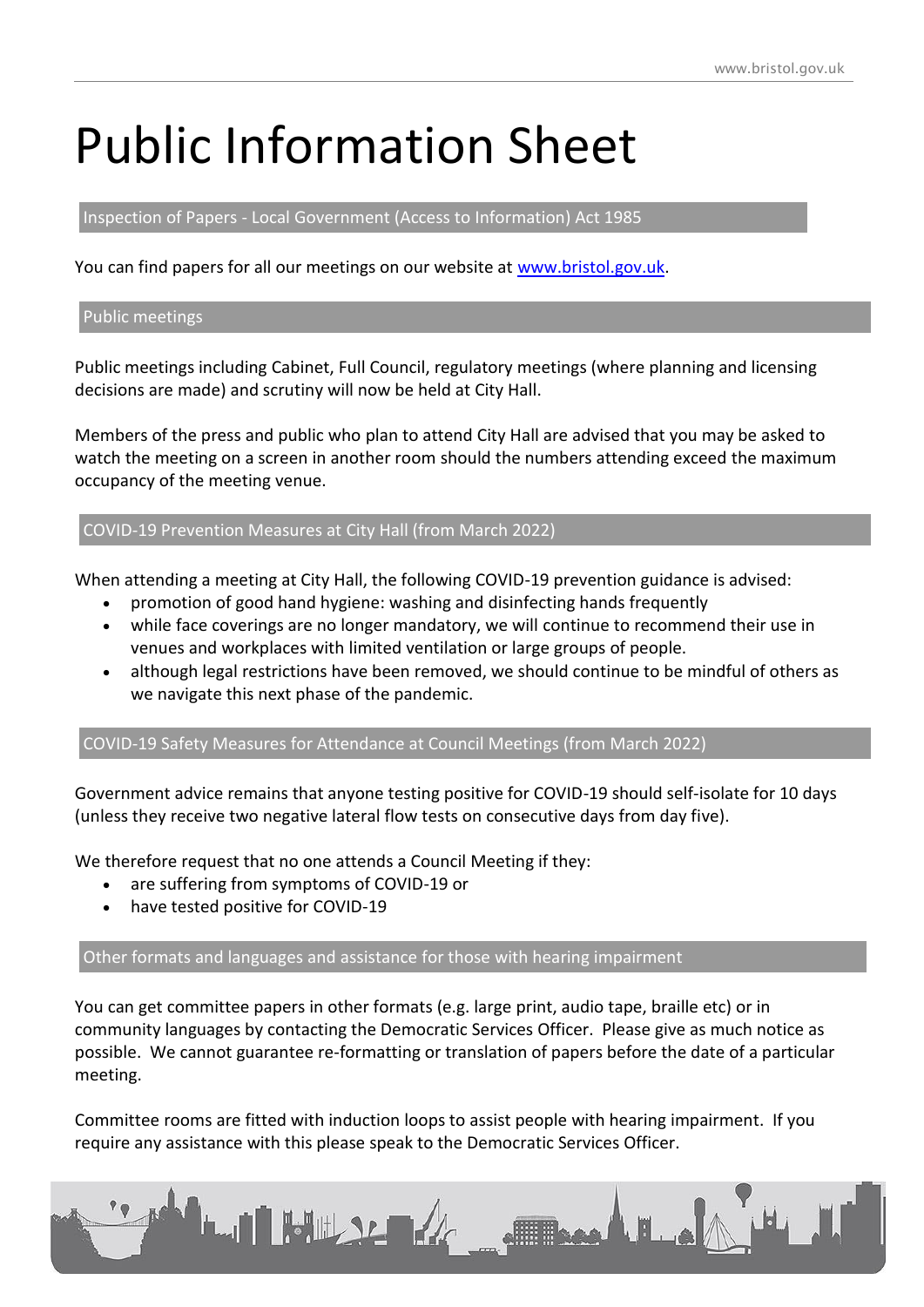### Public Forum

Members of the public may make a written statement ask a question or present a petition to most meetings. Your statement or question will be sent to the Committee Members and will be published on the Council's website before the meeting. Please send it to [democratic.services@bristol.gov.uk.](mailto:democratic.services@bristol.gov.uk)

The following requirements apply:

- The statement is received no later than **12.00 noon on the working day before the meeting** and is about a matter which is the responsibility of the committee concerned.
- The question is received no later than **5pm three clear working days before the meeting**.

Any statement submitted should be no longer than one side of A4 paper. If the statement is longer than this, then for reasons of cost, it may be that only the first sheet will be copied and made available at the meeting. For copyright reasons, we are unable to reproduce or publish newspaper or magazine articles that may be attached to statements.

By participating in public forum business, we will assume that you have consented to your name and the details of your submission being recorded and circulated to the Committee and published within the minutes. Your statement or question will also be made available to the public via publication on the Council's website and may be provided upon request in response to Freedom of Information Act requests in the future.

We will try to remove personal and identifiable information. However, because of time constraints we cannot guarantee this, and you may therefore wish to consider if your statement contains information that you would prefer not to be in the public domain. Other committee papers may be placed on the council's website and information within them may be searchable on the internet.

# **During the meeting:**

- Public Forum is normally one of the first items on the agenda, although statements and petitions that relate to specific items on the agenda may be taken just before the item concerned.
- There will be no debate on statements or petitions.
- The Chair will call each submission in turn. When you are invited to speak, please make sure that your presentation focuses on the key issues that you would like Members to consider. This will have the greatest impact.
- Your time allocation may have to be strictly limited if there are a lot of submissions. **This may be as short as one minute.**
- If there are a large number of submissions on one matter a representative may be requested to speak on the groups behalf.
- If you do not attend or speak at the meeting at which your public forum submission is being taken your statement will be noted by Members.
- Under our security arrangements, please note that members of the public (and bags) may be searched. This may apply in the interests of helping to ensure a safe meeting environment for all attending.